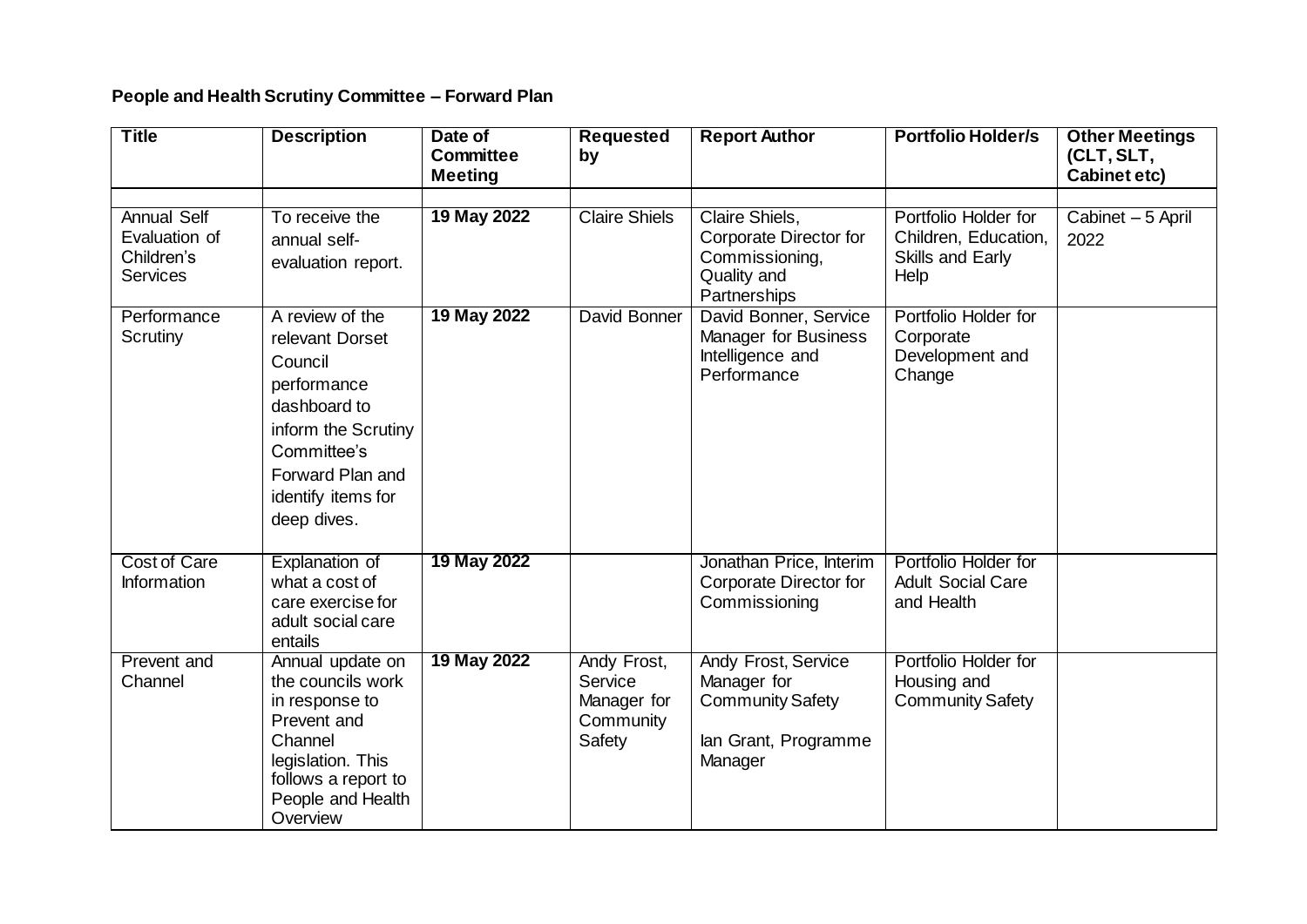| <b>Title</b>                                         | <b>Description</b>                                | Date of<br><b>Committee</b> | <b>Requested</b><br>by | <b>Report Author</b>                                                                          | <b>Portfolio Holder/s</b>                                      | <b>Other Meetings</b><br>(CLT, SLT, |
|------------------------------------------------------|---------------------------------------------------|-----------------------------|------------------------|-----------------------------------------------------------------------------------------------|----------------------------------------------------------------|-------------------------------------|
|                                                      |                                                   | <b>Meeting</b>              |                        |                                                                                               |                                                                | <b>Cabinet etc)</b>                 |
|                                                      | Committee on the<br>4th May 2021.                 |                             |                        |                                                                                               |                                                                |                                     |
| <b>NHS Dentistry in</b><br><b>Dorset</b>             |                                                   | 19 July 2022                | Chairman               | Louise Farbus, Head of<br>Stakeholder<br>Engagement, Direct<br>Commissioning - NHS<br>England | Portfolio Holder for<br><b>Adult Social Care</b><br>and Health |                                     |
| ICB Set-up (TBC)                                     | An update on the<br>progress of the<br><b>ICS</b> | 19 July 2022                |                        | Patricia Miller, CCG<br>Kirsty Hillier, Public<br>Health                                      | Portfolio Holder for<br><b>Adult Social Care</b><br>and Health |                                     |
| <b>Housing Scrutiny</b>                              | Report back to<br>committee with<br>findings      | 19 July 2022                |                        | Andrew Billany,<br>Corporate Director for<br>Housing                                          | Portfolio Holder for<br>Housing and<br><b>Community Safety</b> |                                     |
|                                                      |                                                   | 20 September<br>2022        |                        |                                                                                               |                                                                |                                     |
|                                                      |                                                   | 8 November<br>2022          |                        |                                                                                               |                                                                |                                     |
| <b>Budget meeting</b>                                |                                                   | 9 December<br>2022          |                        |                                                                                               |                                                                |                                     |
|                                                      |                                                   | 10 January<br>2023          |                        |                                                                                               |                                                                |                                     |
|                                                      |                                                   | <b>9 March 2023</b>         |                        |                                                                                               |                                                                |                                     |
|                                                      |                                                   |                             |                        |                                                                                               |                                                                |                                     |
| <b>Potential</b><br>agenda items to<br>be considered |                                                   |                             |                        |                                                                                               |                                                                |                                     |